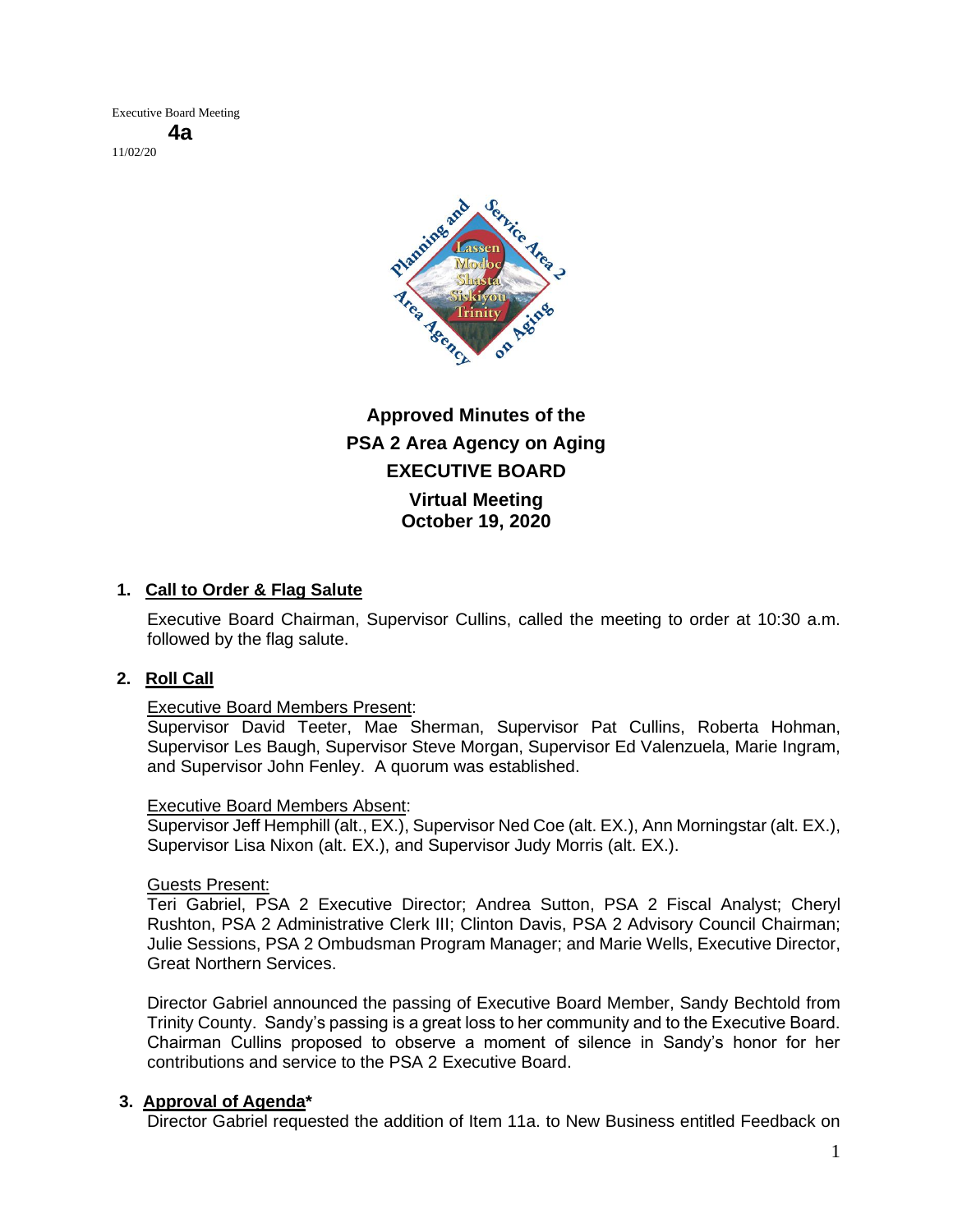11/02/20

Local Structure for Aging Services.

**MSP: Supervisor Morgan motioned for the approval of the agenda with the addition of Item 11a – Feedback on Local Structure for Aging Services, seconded by Supervisor Valenzuela, all aye, motion carried.** 

### **4. Approval of Consent Agenda\***

**MSP: Marie Ingram motioned for the approval of the consent agenda, seconded by Supervisor Baugh, all aye, motion carried.** 

> *Abstentions: Executive Board members not present at the meeting noted are acknowledged as abstaining from the approval of those minutes.*

**5. Open Session**

No comments.

**6. Executive Board's Report**

No report.

**7. Advisory Council Report** – Clinton Davis, Chairman

Advisory Council Chairman, Clinton Davis, reported that the priority for the Advisory Council is to fill the current vacancies. Advisory Council member vacancies remain in Lassen (2) Modoc, Shasta, Siskiyou and Trinity (2) Counties. Additionally, the Advisory Council has formed a Food Access Ad Hoc Committee to address the distribution of food to regions of the PSA not currently being served by Food Banks and to avoid food waste. Outreach on PSA 2 AAA services is also a priority for the Advisory Council as well as the Triple A Council of California (TACC). Clinton also noted that the next TACC meeting will be November 3, 2020.

- **8. Executive Director's Report** Executive Director, Teri Gabriel
	- a. Update on Program Services due to COVID-19 Pandemic:

Director Gabriel reported that the AAA hosted its annual Nutrition Service Provider Meeting earlier this month. The guidelines provided by the California Department of Aging (CDA) for reopening the senior nutrition programs during the COVID-19 pandemic was addressed. Aware that the programs are serving the most vulnerable populations, neither CDA nor the AAA are pressuring the centers to reopen to their participants. The service provider's plan to reopen must include the approval of their local Public Health Services Agency as well as their own Board of Directors in support of the safety and well-being of the program's staff. The service providers must refer to the state's website for up-to-date pandemic information on the risk level for each county. The county must remain at the Minimal risk level for several weeks before considering the reopening of the center. The program's senior participants must also be provided an opportunity to express their readiness to return to the programs. In the interim, nutrition service delivery remains in an altered manner with Congregate Meals being provided via drive-through or pick-up methods and Home Delivered Meal services being conducted as usual.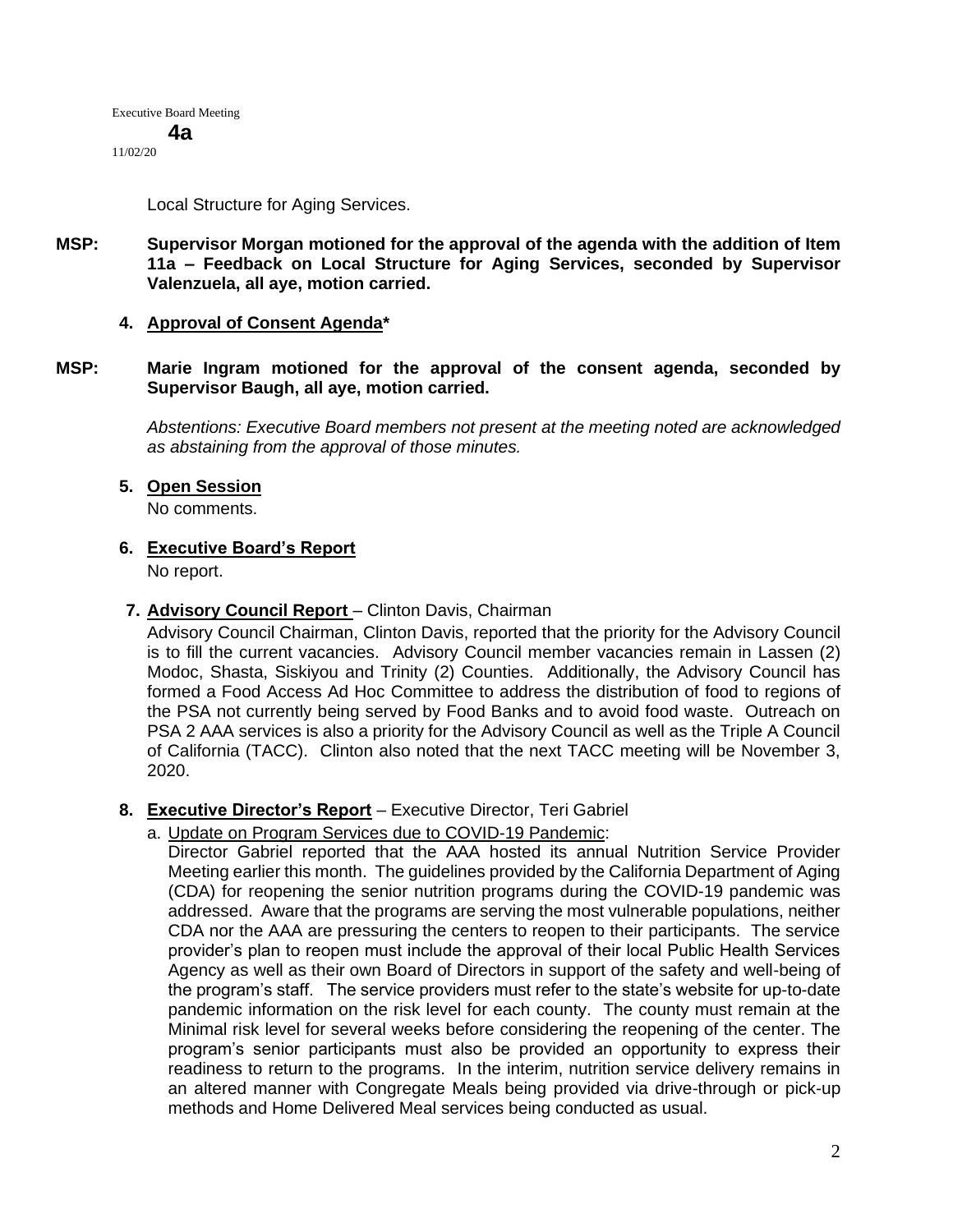Director Gabriel continued by stating that while on-site nutrition program monitoring has been suspended during the pandemic, the use of self-assessment tools provided by the AAA can continue to be used until on-site program monitoring resumes. The Menu submission process continues as usual. The CARES Act funding available to the nutrition service providers was also addressed in the meeting with reference to guidance on how the funding could be used to support the program and how it will be distributed to the service providers upon PSA 2 AAA's eligibility to receive it.

Director Gabriel reported that the Open Enrollment Period is underway with the Health Insurance Counseling and Advocacy Program (HICAP). A part-time counselor from Modoc County was hired from the program's volunteer pool to help meet the high demand for services during the Open Enrollment Period.

The Ombudsman Program staff and volunteers continue to be tested for COVID-19 weekly as required to enter the long-term care facilities. Efforts continue to fill the Ombudsman II position serving Shasta County. Julie Sessions, the Ombudsman Program Manager, added that the Ombudsman have now been deemed essential and the level of risk in each county will not impact their ability to enter residential facilities. The Ombudsman Program is following the State Ombudsman and Public Health protocol established statewide. While Personal Protection Equipment (PPE) is used to avoid exposure upon entering a facility, great caution and consideration is addressed prior to entering a facility with positive COVID-19 cases. Alternate means to address concerns in COVID positive facilities are also being used, such as conducting virtual meetings. The PPEs used were provided at no cost by the California Office of Emergency Services which consist of N95 masks, face shields, cloth masks, surgical masks, gloves, and hand sanitizer.

#### b. Update on Lassen Senior Services FY 19/20 Closeout:

Director Gabriel reported that efforts continue to resolve closeout concerns with Lassen Senior Services (LSS) for FY 19/20. Director Gabriel referred to the copy of the letter sent to LSS stating that \$34,462.14 remained unsubstantiated or disallowed for expenses submitted to PSA 2 for reimbursement. The letter further requested that any additional documentation to support reported expenses be submitted to PSA 2 by October 12, 2020. With only a few additional expenses submitted by that date to consider, expenses in the amount of \$28,848.55 remain unsubstantiated. Further, it has been determined that an additional grant from Lassen Transit Service Agency (LTSA) for transportation services was also billed by LSS for the same transportation expenses as those reported to PSA 2. Transportation expenses reported by LSS to LTSA and PSA 2 were 100% reimbursed. Director Gabriel reported that staff is now working to address LSS expenses reported to the Lassen Sierra Plumas Community Action Agency (LPSCAA) for nutrition services as there is concern that those expenses may have been doubled billed to PSA 2 as well. Director Gabriel explained that, after verifying the amount of funds due back to PSA 2, an invoice for that amount will be sent to LSS to recover the funding. The timing to recover the FY 19/20 funds is undetermined at this time. Director Gabriel addressed CDA's concern with the LSS findings and, due to the potential for similar fiscal reporting patterns in prior fiscal years, PSA 2 has been asked by CDA to monitor fiscal reporting practices for FYs 16/17, 17/18 and 18/19 since those audit years have not been finalized by CDA. LSS has been informed of CDA's request to review FYs 16/17- 18/19. Additionally, PSA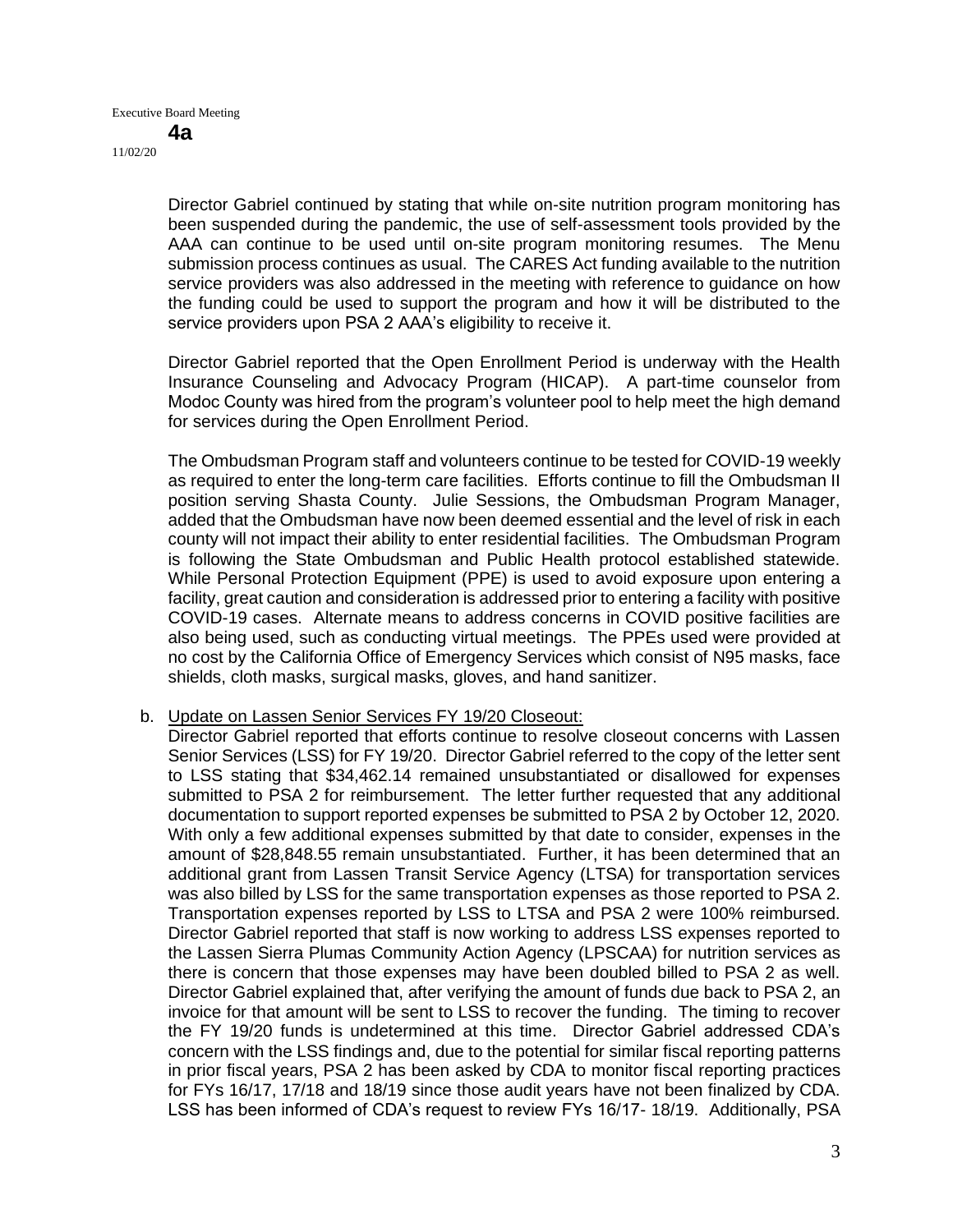2 continues to request that LSS respond to the status of the Families First Coronavirus Relief Act funding released in April 2020 to LSS in the amount of approximately \$35,000 for emergency nutrition service relief. PSA 2 has yet to hear from LSS how the funding has been or will be tracked and used. Director Gabriel will continue to keep the Executive Board apprised of the situation and expressed her gratitude for Lassen County Supervisor Teeter's support throughout this process.

Supervisor Teeter inquired if LSS was informed of the double billing of grants concern to which Director Gabriel confirmed reference was made in the attachment of the letter to LSS. Follow up notice of the findings to LSS is forthcoming once the LPSCAA grant expenses have been verified. If no further concerns are unveiled, PSA 2 will invoice LSS for the amount of funds to be returned. Upon inquiry if the LSS Board had been informed of the issue, Supervisor Teeter confirmed that he had addressed the concern of fiscal operations in person with the LSS Chairman immediately after the unauthorized equipment purchases were discovered. That meeting also included the Lassen County CAO and Lassen County Counsel. The LSS Chairman has since resigned from the LSS Board and his wife now serves on the Board. Director Gabriel further confirmed that Certified Mail and email correspondence related to the fiscal concerns has included the LSS Chairman.

### c. Update on Trinity County RFP Process:

Director Gabriel reported that one letter of interest was received during the Trinity County Request for Proposal process. Unfortunately, after the application and program requirements were provided to the interested party, no application was submitted by the October 9, 2020 deadline. Funds in the amount of \$47,848 remain unallocated for Trinity County nutrition and transportation services. A subsequent RFP process is planned for January 2021 to seek a contractor for the services beginning in FY 21/22 since it is late in the fiscal year to initiate an RFP process for FY 20/21 services. For FY 20/21 funding, the existing Trinity County service provider will be approached to determine if additional funding is needed to support their program this year. If it is determined that FY 20/21 funds still remain, the funding could be allocated to the remaining nutrition serve providers within the PSA. A Plan B will also be addressed as the funds could be granted to a local for-profit organization, such as a local restaurant, should the call for bidders remain unanswered.

# d. Preliminary Outcome of FY 19/20 Single Audit:

Director Gabriel reported that AAA staff continues to work with Charles Pillon, CPA, on the Audit of FY 19/20. The CPA is pleased with the initial review of the fiscal records since last year's audit posed a challenge due to the transition in fiscal staff. A challenge remains with working with the previous accounting software to generate reports necessary to complete the audit. CPA Pillon informed staff that he is pleased with the manner in which the staff is addressing the concerns with Lassen Senior Services and the attempt to recover funds for unsubstantiated and disallowed expenses. The CPA's guidance continues to be sought throughout the process with LSS. The conclusion of the FY 19/20 Audit is pending the results of the LSS fiscal monitoring by AAA staff.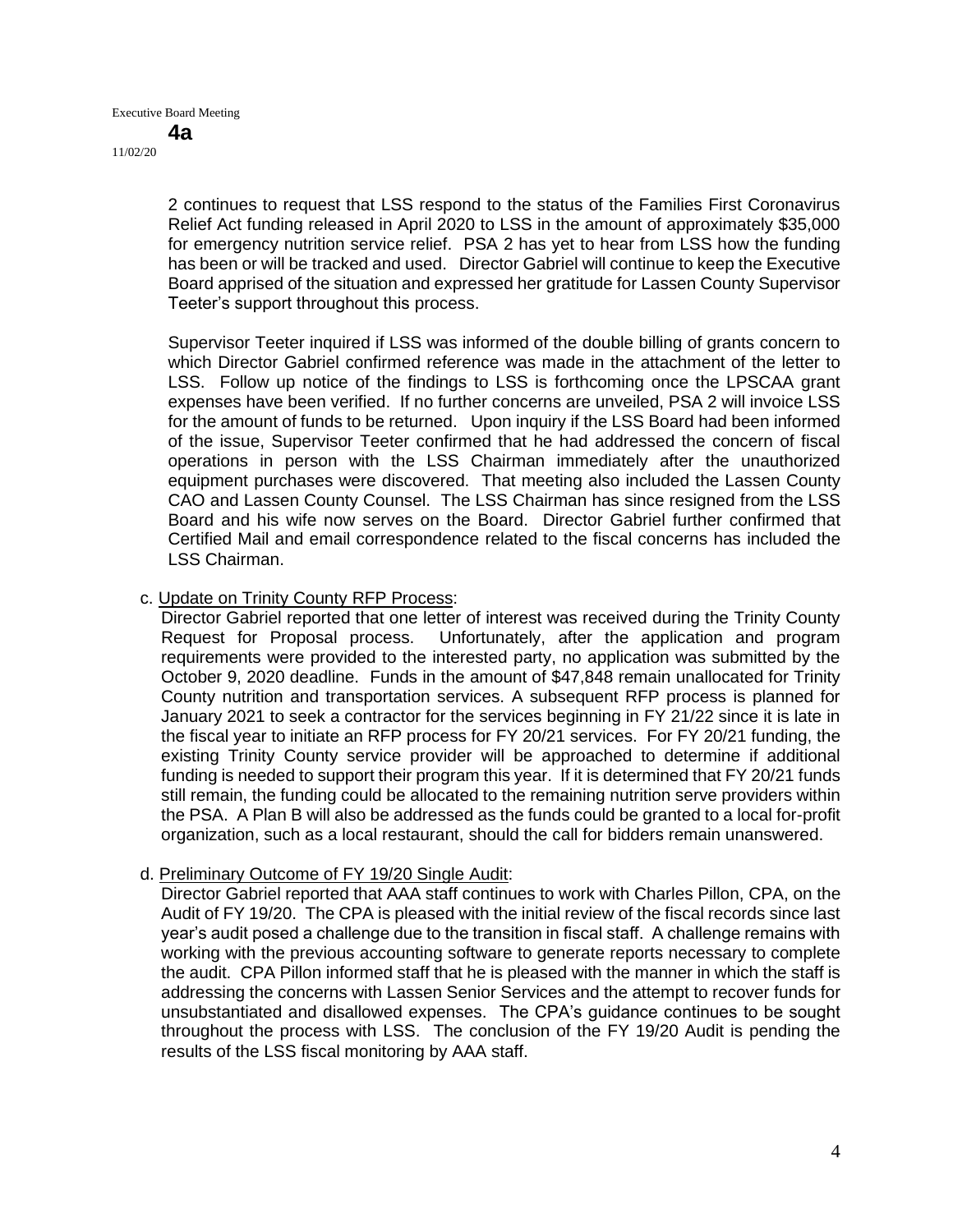**4a**

11/02/20

e. Other Agency Activity:

Director Gabriel reported that PSA 2 is participating in socially distant Community Education events in Shasta and Siskiyou Counties. In Siskiyou County, two opportunities will be available in October for older adults to receive resource information from PSA 2 services and outside organizations during the Siskiyou Senior Ride Through events taking place at the Yreka and Mt. Shasta nutrition sites. Dignity Health Connected Living is partnering in this effort to provide disaster Go Bags to event participants. In Shasta County, PSA 2 is collaborating with Compass Shining Care in their Aging Well Campaign later in October. PSA 2 materials have been provided for distribution in the Aging Well Campaign drive through event and PSA 2 will sponsor a presentation by Dr. Patrick Arbore in a virtual symposium hosted by Compass Shining Care. PSA 2 continues to seek creative methods of delivering resource materials to the older adult population during the COVID pandemic.

### **9. Approval of Proposed FY 2020/2021 Ombudsman Program Staff Salary Schedule:**

Director Gabriel explained that efforts made to fill the Ombudsman II position have been unsuccessful; therefore, PSA 2 is proposing a salary increase for that position in hopes of attracting qualified and long-term employees. The salary increase would also apply to the Ombudsman II Rural position and would impact the supervisory oversight position of the Regional Coordinator. The Ombudsman Program baseline funding can support the proposed salary increases. This position would cover Shasta County Long-Term Care facilities and would help to fill the gap in service as the number of volunteers for the program continues to decline. Director Gabriel stated that the funds to support the salary increases in the budget would be transferred from Equipment Purchases, Staff Training and Staff & Volunteer Travel. Although Staff & Volunteer travel has declined due to the pandemic, there remains sufficient funding available for travel expenses should program travel fully resume.

**MSP: Supervisor Morgan motioned to approve the Proposed FY 2020/2021 Ombudsman Program Staff Salary Schedule, seconded by Supervisor Valenzuela, all aye, motion carried.** 

# **10. Approval of Proposed FY 2020/2021 Ombudsman Program Revised Budget and Budget Narrative\***

Director Gabriel addressed the Proposed FY 2020/2021 Ombudsman Program Revised Budget which reflects the revenue based on CDA funding for the program this fiscal year and the salary increases for the Ombudsman II positions and the Regional Coordinator position. Equipment Purchases, Staff & Volunteer Travel and Staff Training has been adjusted to accommodate the salary increases. The funds affected by the adjustments are the program's baseline funding; it does not include the CARES Act funding provided to the program.

# **MSP: Supervisor Valenzuela motioned Approve the Proposed FY 2020/2021 Ombudsman Program Revised Budget and Budget Narrative, seconded by Supervisor Fenley, all aye, motion carried.**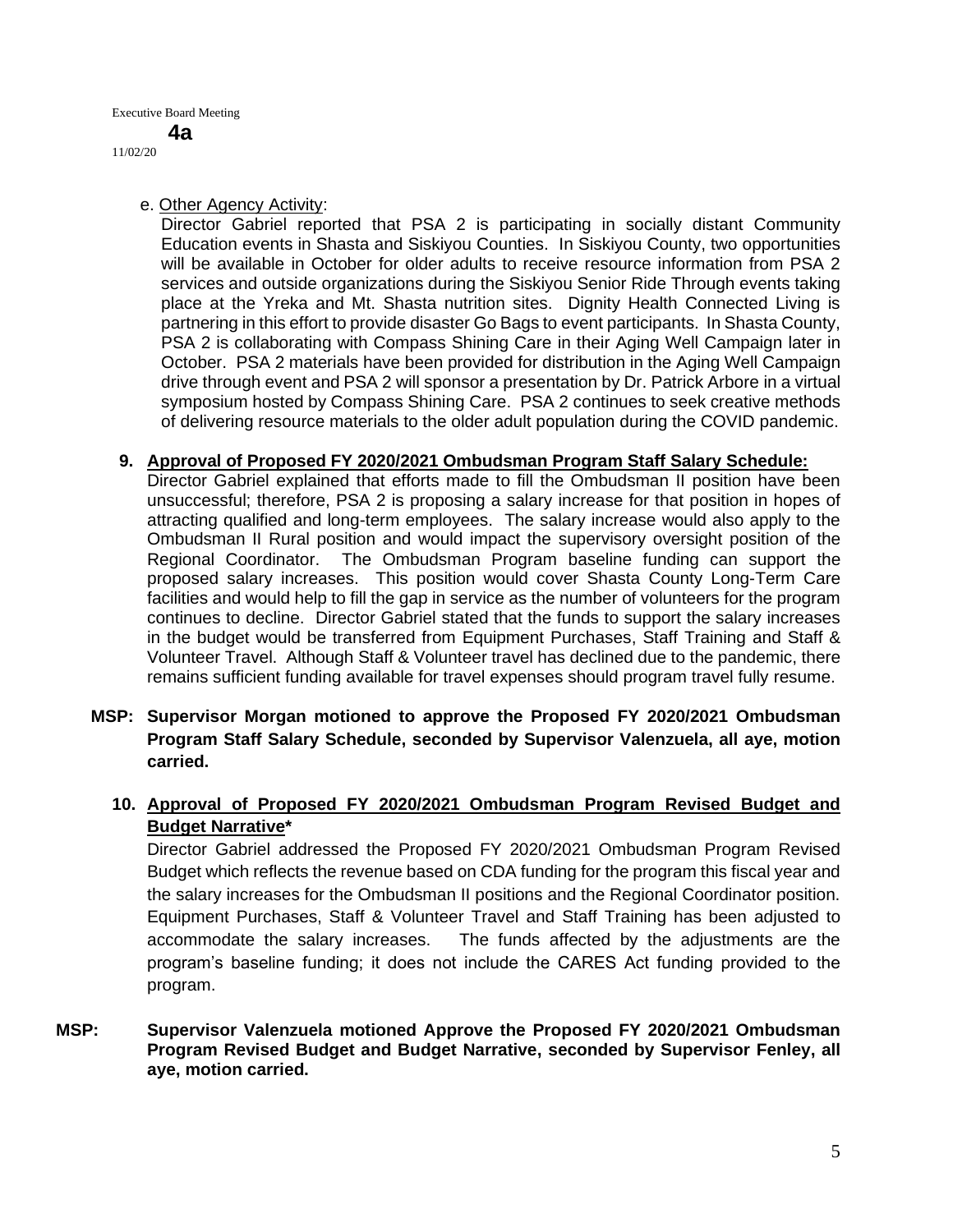Executive Board Meeting **4a**

11/02/20

## **11. New Business:**

The next virtual Meeting of the Executive Board will be Monday, November 16, 2020.

**a.** Feedback on Local Structure for Aging Services

Director Gabriel addressed an email received by Supervisor Valenzuela from the State Association of Counties. Supervisor Valenzuela was asked to complete a survey regarding the restructuring of the Area Agencies on Aging (AAA) in California. Director Gabriel reported that the Association of Area Agencies on Aging (C4A) informed AAAs that the issue of restructuring the AAAs was based on a proposal submitted by the California Welfare Directors Association for Governor Newsom's Master Plan for Aging. C4A was unaware of the proposal and will be addressing this matter further to gain information on its background. In the interim, the proposal is moving forward for consideration with the Master Plan for Aging Planning Committee. Recently, PSA 2 learned that some County Supervisors were being contacted for their feedback on the current structure of their AAAs. Director Gabriel offered to provide the Executive Board with a copy of CWDA's proposal for the Master Plan for Aging recommendations. Supervisor Valenzuela recalled addressing the challenges of the AAA with California Department of Aging Director, Kim McCoy-Wade and other PSA 2 Executive Board members. Supervisor Valenzuela will provide the survey for Director Gabriel to share with the Executive Board for their input on the plan for AAA restructure. Chairman Cullins supported the review of the CWDA proposal and the survey questions and requested the topic be added to the next meeting's agenda for further discussion. A Special Meeting date may also be considered should the submission date for feedback occur prior to the next Executive Board meeting date.

#### **12. Old Business:**

- Service Provider Board Training Recommendation:

Director Gabriel explained that the Service Provider Board Training Plan was shared with service providers at this month's Nutrition Service Provider Meeting. Most service providers expressed their support of Board trainings and some already offer training for their new Board members. Therefore, the Executive Board's approach to recommend Board trainings would be acceptable to the PSA 2 contracted service providers. Director Gabriel stated that Board training recommendations could be added to the Request for Proposal process and Board trainings will continue to be reviewed during the annual service provider monitoring process. Board training resources will be provided upon request as well as during the orientation training for new service providers which routinely occurs shortly after the program begins service.

# **13. Correspondence:**

Incoming – None